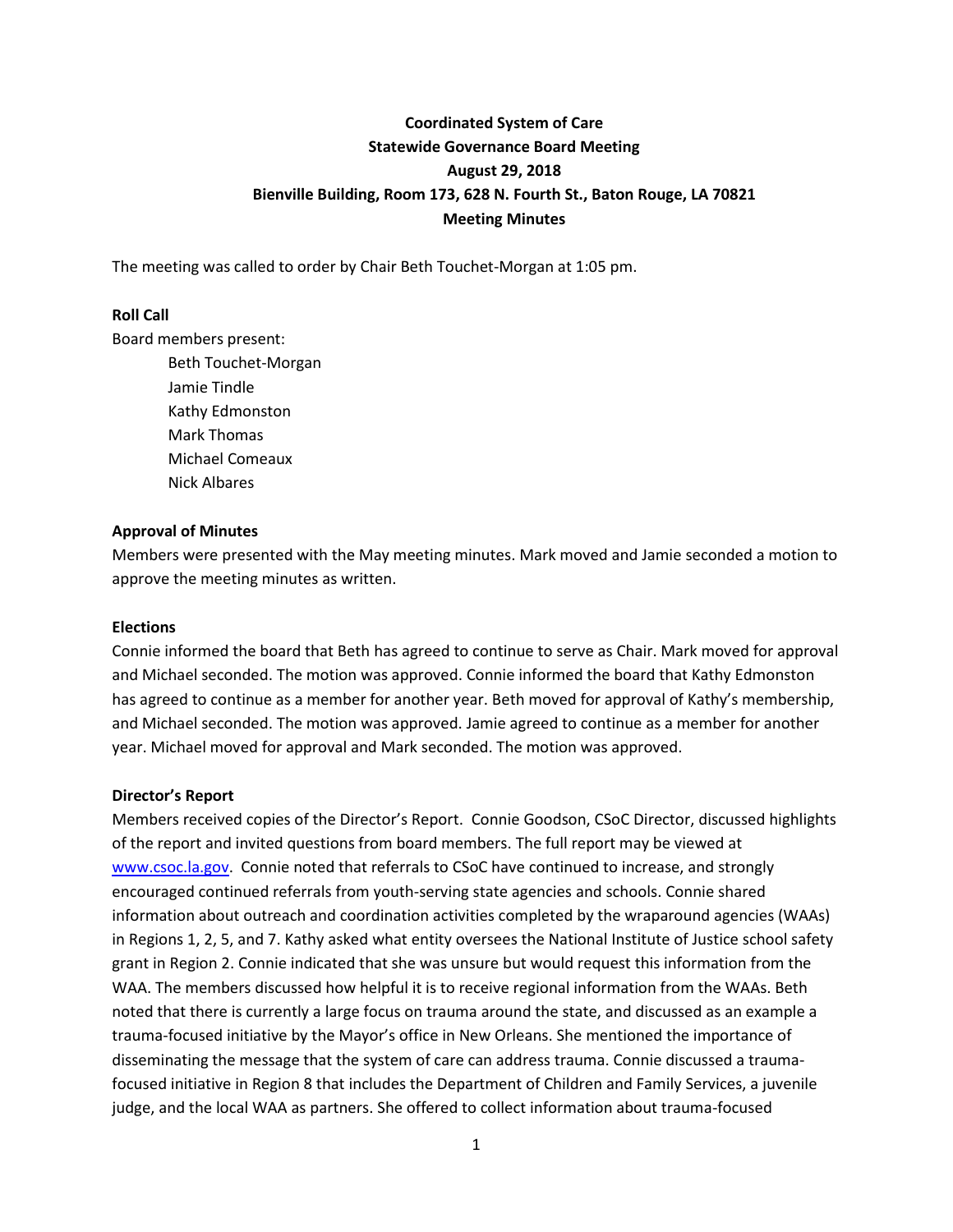initiatives from each region. Connie shared that Sheila Jordan was accepted to participate in an Adverse Childhood Experiences (ACEs) train-the-trainer series that is being offered in September by the Office of Public Health. She will be required to provide at least four trainings each year, which will include training staff at the Family Support Organization (FSO), WAAs, and the Office of Behavioral Health. Connie explained that wraparound is very suitable for families who have experienced trauma. Beth noted that trauma among youth and families served is seen by each of the state agencies, and that the Office of Juvenile Justice has included trauma content in their trainings. She hopes that the Board will continue to get the word out that the system of care can help with trauma.

During the Director's Report presentation, Connie asked Sheila Jordan to provide an update on the Family Support Organization (FSO). Sheila reported that the FSO, Behavioral Services of Louisiana, has continued to work with the WAAs to ensure appropriate staffing levels to meet member needs. Connie explained that the FSO has an extensive peer training process in order to help staff learn about their role as a peer, boundaries, and professionalism. She also shared that she has heard very positive feedback about the FSO. Kathy requested that the FSO staff give a presentation about their agency and services during the next board meeting.

Sheila also provided an update on the Statewide Coordinating Council (SCC). She reported that members of the CSoC team have met with FSO leadership to brainstorm ideas for the family and youth advisory boards. The FSO plans to conduct a survey and use the information gathered to inform the design and implementation, and will also finalize a timeline and other details.

# **Committee Reports**

# **Finance and Audit Committee**

Connie reported that the SFY 2019 CSoC MOU was approved by agency secretaries at the Department of Health, the Office of Juvenile Justice, and the Department of Education and is awaiting approval by the Department of Children and Family Services secretary. The Finance and Audit Committee only meets on an 'as needed basis' and did not meet this quarter.

# **Quality Assurance Committee Report**

Cindy Guitrau reported that the Quality Assurance Committee (QAC) met on August 20, 2018 and reviewed the CSoC Data Dashboard. This dashboard includes: data on the reduction of out of home placements, improved outcomes, and increased utilization of home and community based services. Connie shared these outcomes in the Director's report. Cindy reported that the QAC continues to be pleased with CSoC outcomes.

Connie mentioned that she hopes to include more long-term outcomes following discharge from CSoC. During the discussion about school outcomes, Michael noted that he would like to see trend data included in future reports. The board discussed the lack of data about CSoC members who have a 504 plan, and Connie mentioned other types of data that may address what the board members want to